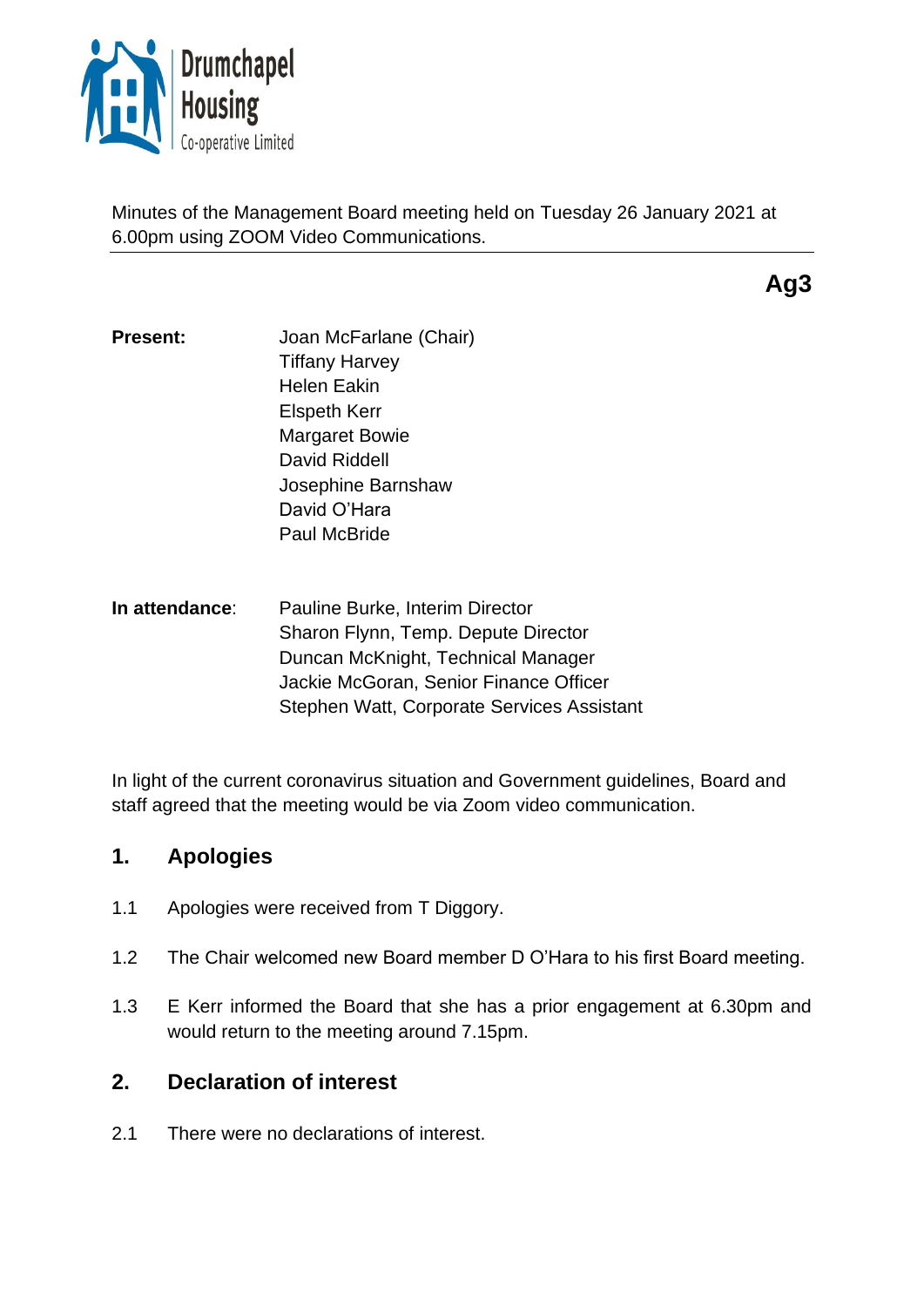# **3. Minute of the previous meeting**

3.1 The minute of the meeting on 1 December was proposed by H Eakin and seconded by E Kerr. These minutes will be signed at the first available date due to Covid-19 restrictions.

## **Action – S Watt**

3.2 The minute of the special meeting on 24 November was proposed by J McFarlane and seconded by H Eakin.

## **4. Matters arising**

4.1 There were no matters arising.

## **5. Acting Director's report**

#### **5.1 Corporate Succession Plan – progress report**

- 5.1.1 P Burke provided an update on succession planning to the Board.
- 5.1.2 Five key factors had been identified in section 3.3 of the Succession Planning policy. P Burke referred to the papers and informed the Board how each issue was progressing. Questions were invited then Board were asked to note the report.
- 5.1.3 The Board noted the corporate succession planning report.

### **5.2 Board Induction progress report**

- 5.2.1 P Burke updated the Board that the induction process of the two new Board members appointed at the Annual General Meeting was now complete. Two casual vacancies, appointed in 2020/21, have also completed the first part of the induction training with Part 2 due to be arranged shortly.
- 5.2.2 The Board noted the inductions progress of the new members.

### **5.3 Quarterly Assurance update – Quarter 3**

- 5.3.1 S Flynn referred to the Quarterly Report (Q3) for period July to December 2020 and provided the Board with an update on the Improvement Action Plan at appendix 5.5(i). This was previously approved at the Special Board meeting on 24 November 2020.
- 5.3.2 The Board noted the contents of the quarterly assurance report.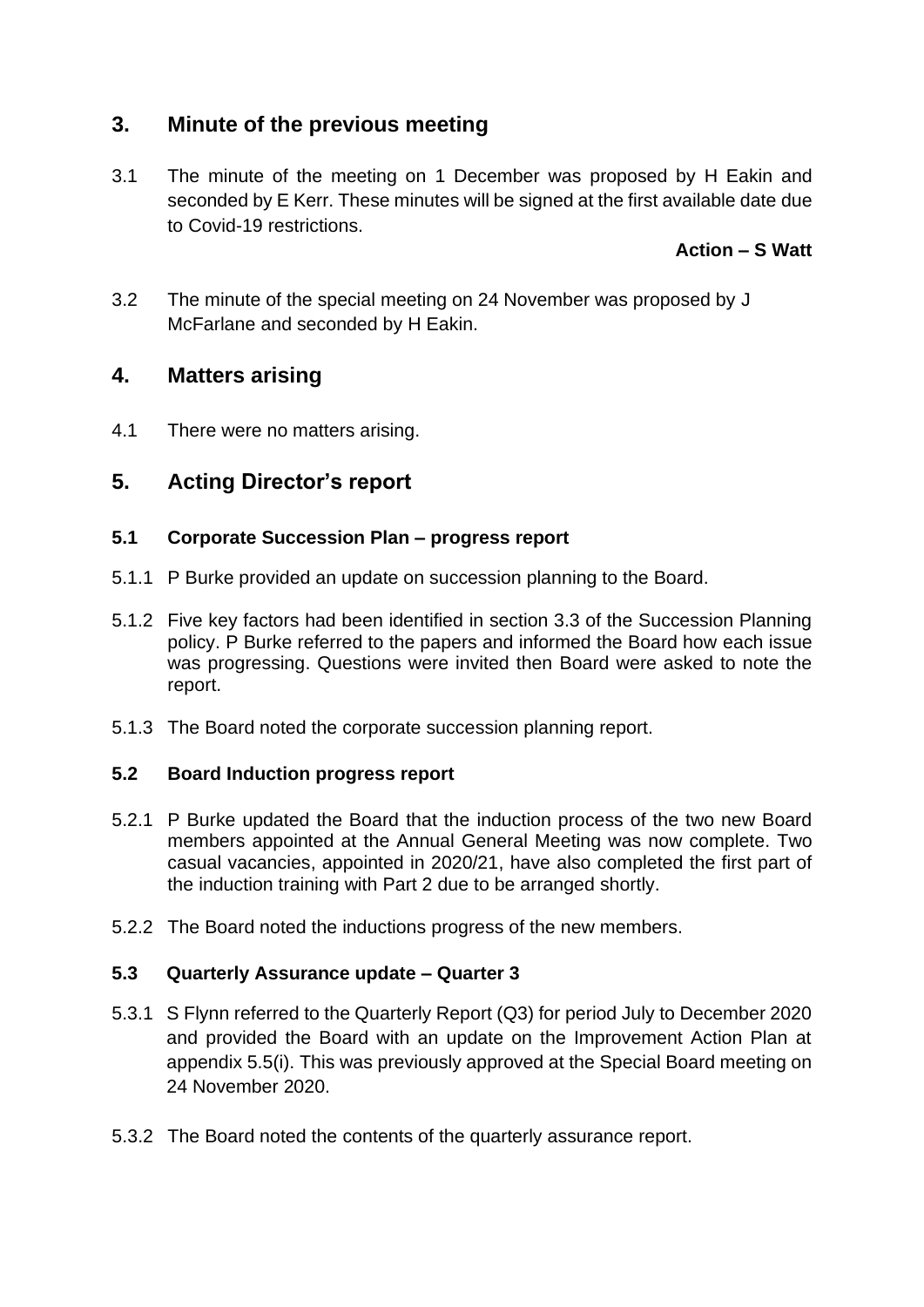### **5.4 Management Team report**

- 5.4.1 P Burke referred to the Management Team report and the ongoing position with Covid-19 restrictions as directed by the Scottish Government. Board were also asked to note the effect these restrictions will have on the planned maintenance programme which feature in a detailed report at agenda items 6.3 and 7.1 and will be discussed at that point of the meeting.
- 5.4.2 The Board noted the Management Team report.

## **5.5 Treasury Management Report**

- 5.5.1 J McGoran referred to the Treasury Management Report provided by FMD Financial Services.
- 5.5.2 The Board were informed of the Co-operative's improved surplus cash position. Cash flow forecasts show additional funds can be put on long term (12 months) deposit. It was recommended to the Board that surplus funds of £140,000 are added to the current Nationwide Building Society (NBS) instant access account for 1 year at 0.30% and an additional £360,000 deposited with Bank of Scotland (BOS) for 1 year at 0.10%.
- 5.5.3 The Board noted the Treasury Management Report and approved the new deposits.

# **6. Temporary Depute Director's report**

## **6.1 Performance Report – Quarter 3**

- 6.1.1 The Depute Director presented the Board with the quarter three performance report and appendices highlighting the current arrears position as an ongoing concern. Positively, it was noted that the relet time of 10.48 days is a continued improvement on the last two quarters.
- 6.1.2 The Board commended the Citizens Advice Bureau report at agenda item 6.1(i) and considered this a useful source of information.
- 6.1.3 The Board noted the quarter three performance report update.

### **6.2 Bad Debt write-off Quarter 3**

6.2.1 S Flynn presented the report and Board were invited to write off rent arrears totalling £1,809.24. A figure of £1,792.67 related to a current tenant trust deed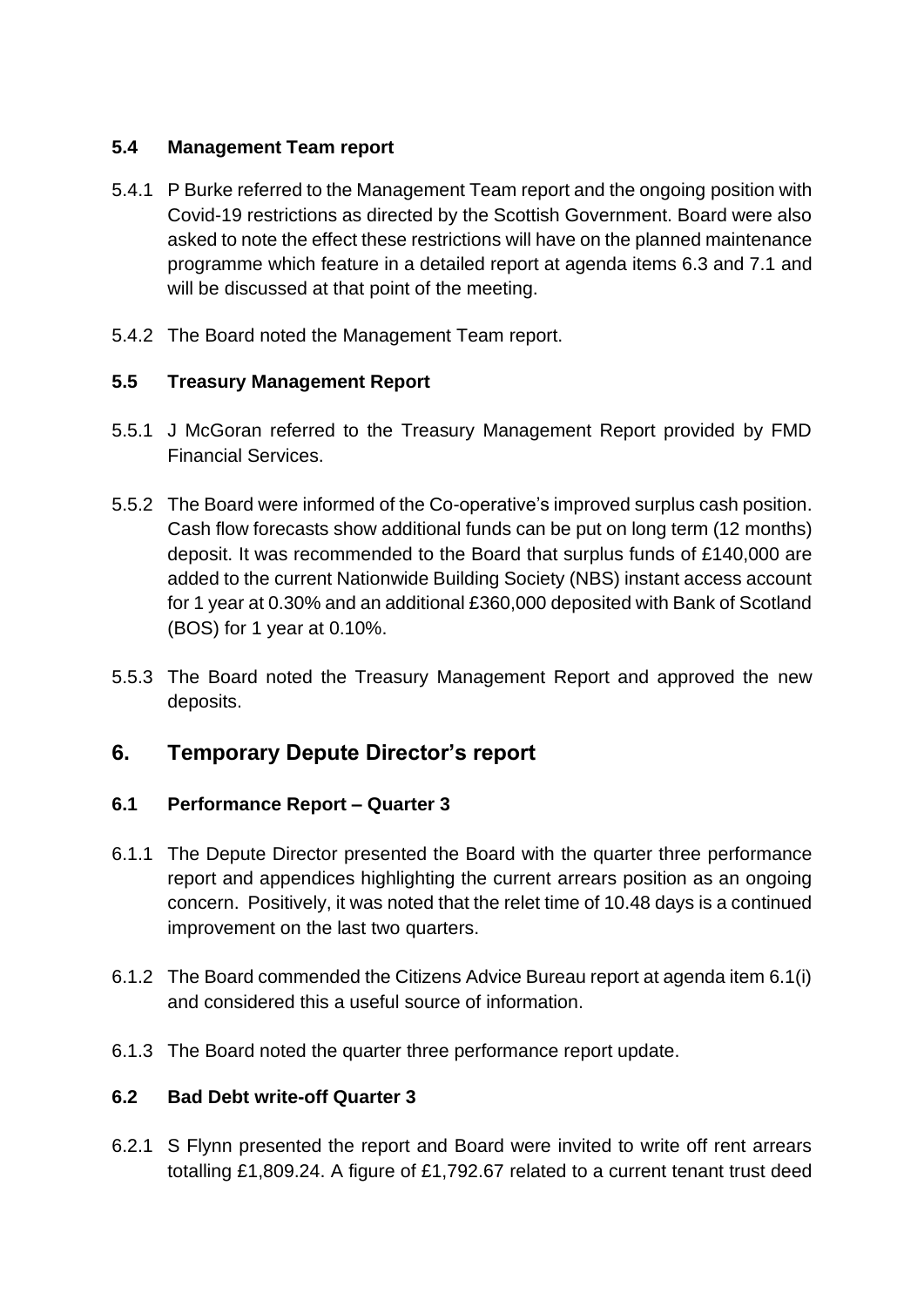and a further £16.57 accounted for former tenant rent arrears. Both figures are on the basis that all recovery routes had been exhausted.

6.2.2 The Board noted the report and approved the recommendation to write off the total debt of £1,809.24.

#### **6.3 Planned Maintenance progress report**

- 6.3.1 D McKnight presented an update on the planned maintenance programme to Board.
- 6.3.2 The Board were advised of steps taken to progress the planned maintenance programme, following the introduction of Level 4 restrictions on 20 November. As a consequence of restrictions only a limited amount of work could be progressed, although tenants were kept informed of changes as they took place.
- 6.3.3 In light of the existing lock down status, uncertainty arising from tougher restrictions and increasing infection rates, it was recommended to the Board that the current planned maintenance programme for 2020/21 (year 1) be moved to 2021/22 (year 2) and the existing Five-year investment plan moved back by one year from 2020/21 – 2024/25 to 2021/22 – 2025/26. Implications of delaying planned investment works were also discussed, together with scope to progress works as early as possible in 2021/22.
- 6.3.4 J McGoran assured the Board that discussions with FMD Financial Services have confirmed that no covenants will be breached by the recommended adjustment to the planned maintenance programme.
- 6.3.5 P Burke confirmed to the Board that the health and safety of tenants remains paramount and adjustment to the programme would not have a detrimental impact upon the fabric of properties or SHQS.
- 6.3.6 The Board noted the planned maintenance report and agreed to the recommendation to postpone the planned maintenance programme and Fiveyear investment plan by 1 year, due to the impact of COVID-19 restrictions. The Technical Manager was instructed to communicate this decision to tenants.

**Action - DMcK**

E Kerr left the meeting at 6.25pm.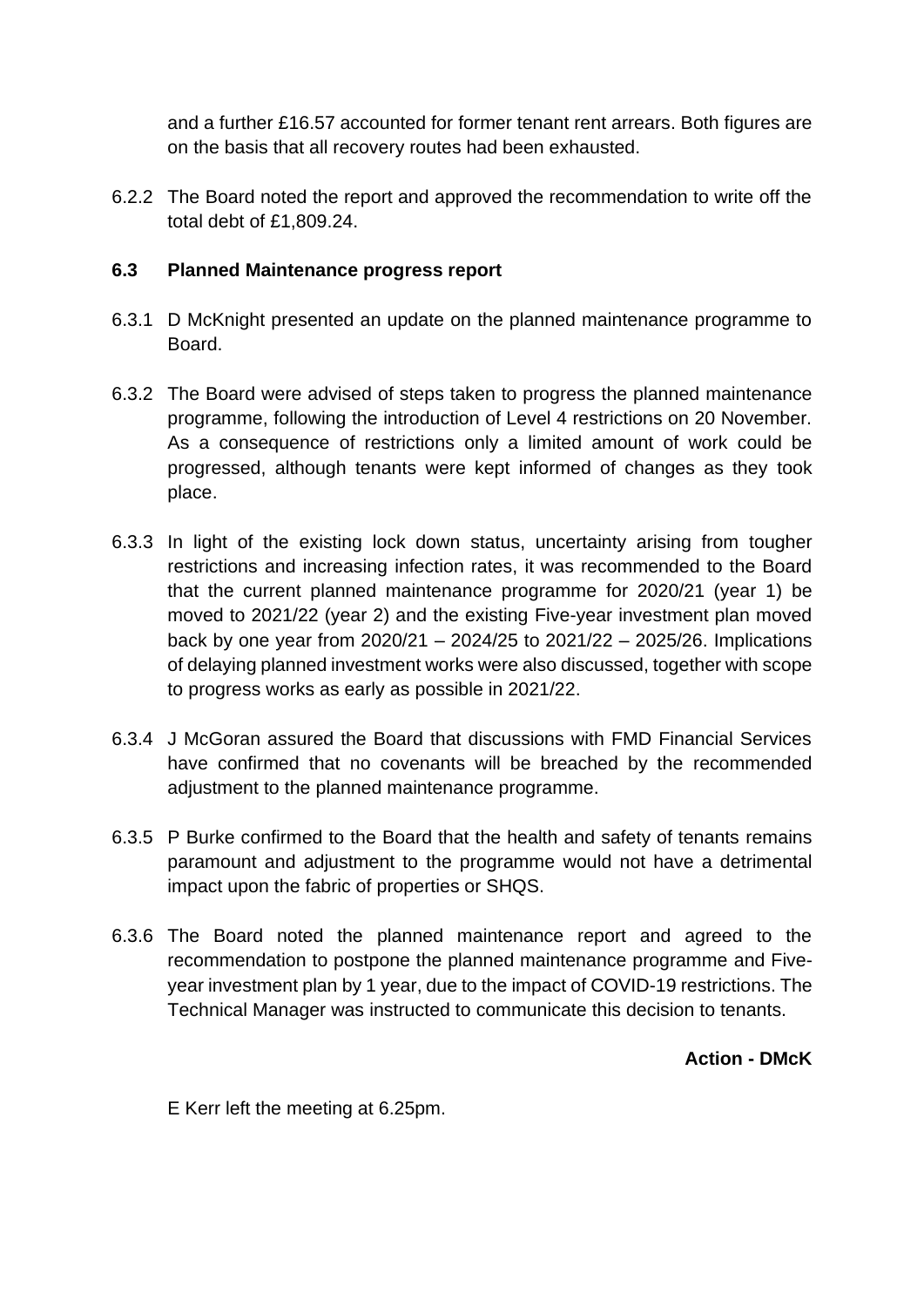## **6.4 Fire Safety compliance report**

- 6.4.1 D McKnight advised the Board of progress in relation to the upgrading of smoke detection systems.
- 6.4.2 The Board were informed that works were on hold, in accordance with the existing lockdown status and would recommence upon restrictions being lifted, to ensure compliance by the revised deadline of 1 February 2022.
- 6.4.3 The Board were informed that it has been identified that 62 properties which were upgraded in 2016 require an additional alarm to be installed and interlinked to the existing system.
- 6.4.4 It was confirmed that additional upgrading work would cost circa £11,300 and this will be incorporated within the 2021/22 draft budget.
- 6.4.5 The Board noted the fire safety compliance update.

# **7. Policy review**

7.1 The Board noted the three policies for review this month and the update on the policy review schedule for Housing Management policies.

### **i. Fraud policy**

Board noted and approved the Fraud policy which now includes Cyber fraud.

### **ii. Water Management and Legionella policy**

Board noted and approved the Water Management and Legionella policy.

### **iii. Construction design and management policy**

Board noted and approved the Construction design and management policy.

### **iv. Policy review schedule**

Board noted the policy review schedule, with Housing Management policies moving to March/April 2021. It was also agreed that the Succession Planning policy will be reviewed to incorporate new guidance when published by SFHA and brought to a future meeting.

## **8. Governance**

**8.1 Membership Report**